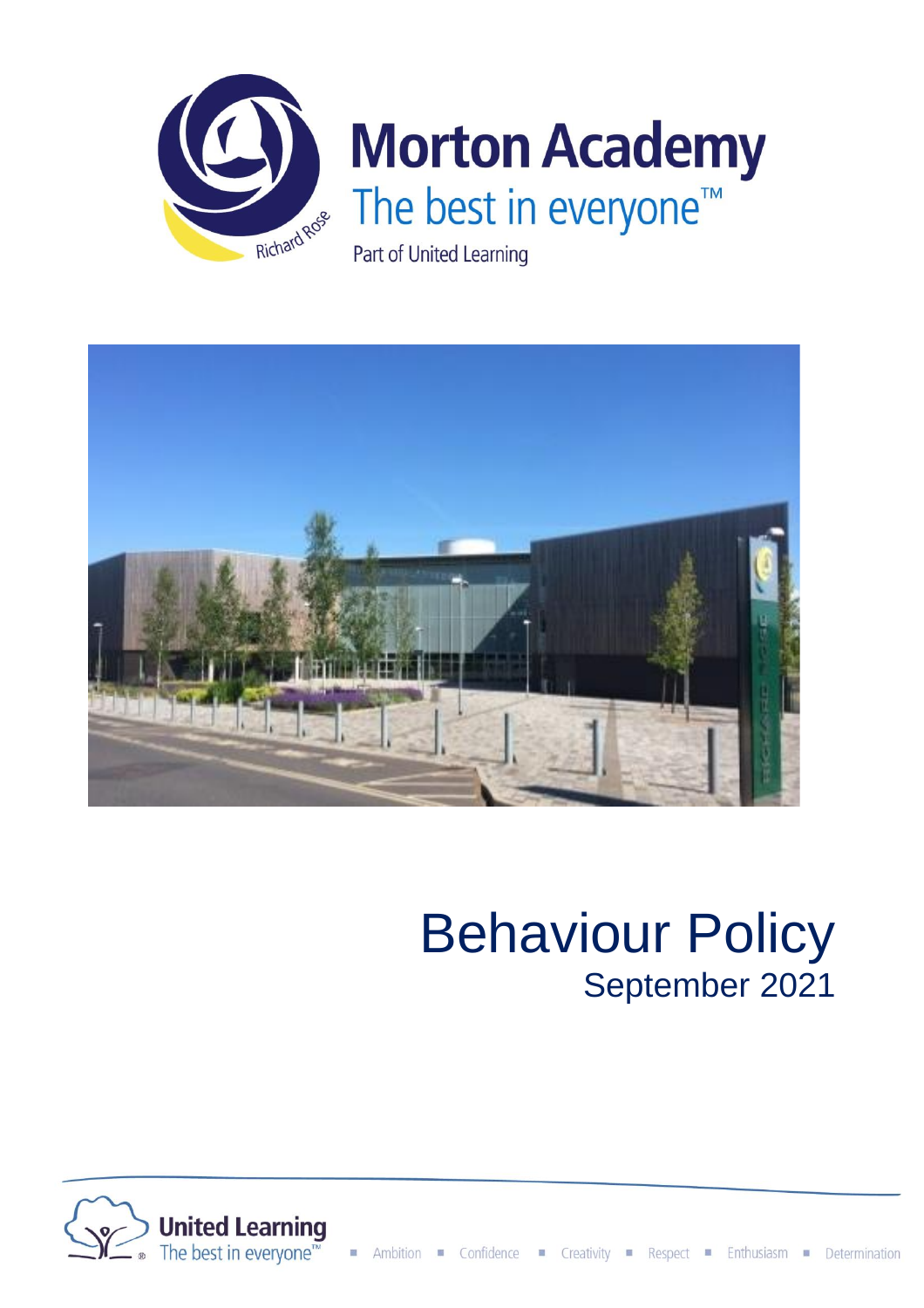## **MORTON ACADEMY BEHAVIOUR POLICY**

| Date of last central      | 17 September 2020      | <b>Review Period:</b>  | 1 year (minimum)       |
|---------------------------|------------------------|------------------------|------------------------|
| office review:            |                        |                        |                        |
| Date of next central      | Summer Term 2021       | Owner:                 | M McClelland           |
| office review:            |                        |                        |                        |
| Date of next school level | September 2022         |                        |                        |
| review:                   |                        |                        |                        |
| Type of policy:           | United Learning Policy | <b>Local Governing</b> | Approves school policy |
|                           |                        | <b>Body</b>            | adheres to United      |
|                           |                        |                        | <b>Learning Policy</b> |

#### **REVIEW TIMETABLE**

| The Policy will be reviewed annually, as set out below: |                               |  |  |  |
|---------------------------------------------------------|-------------------------------|--|--|--|
| Policy reviewed centrally                               | Schools Committee: Annually - |  |  |  |
|                                                         | <b>Spring Term</b>            |  |  |  |
| Policy tailored by individual schools                   | September 2021                |  |  |  |
| School policy ratified by Local Governing Bodies        | 6 <sup>th</sup> October 2021  |  |  |  |
| Implementation of Group Policy                          | 6 <sup>th</sup> October 2021  |  |  |  |

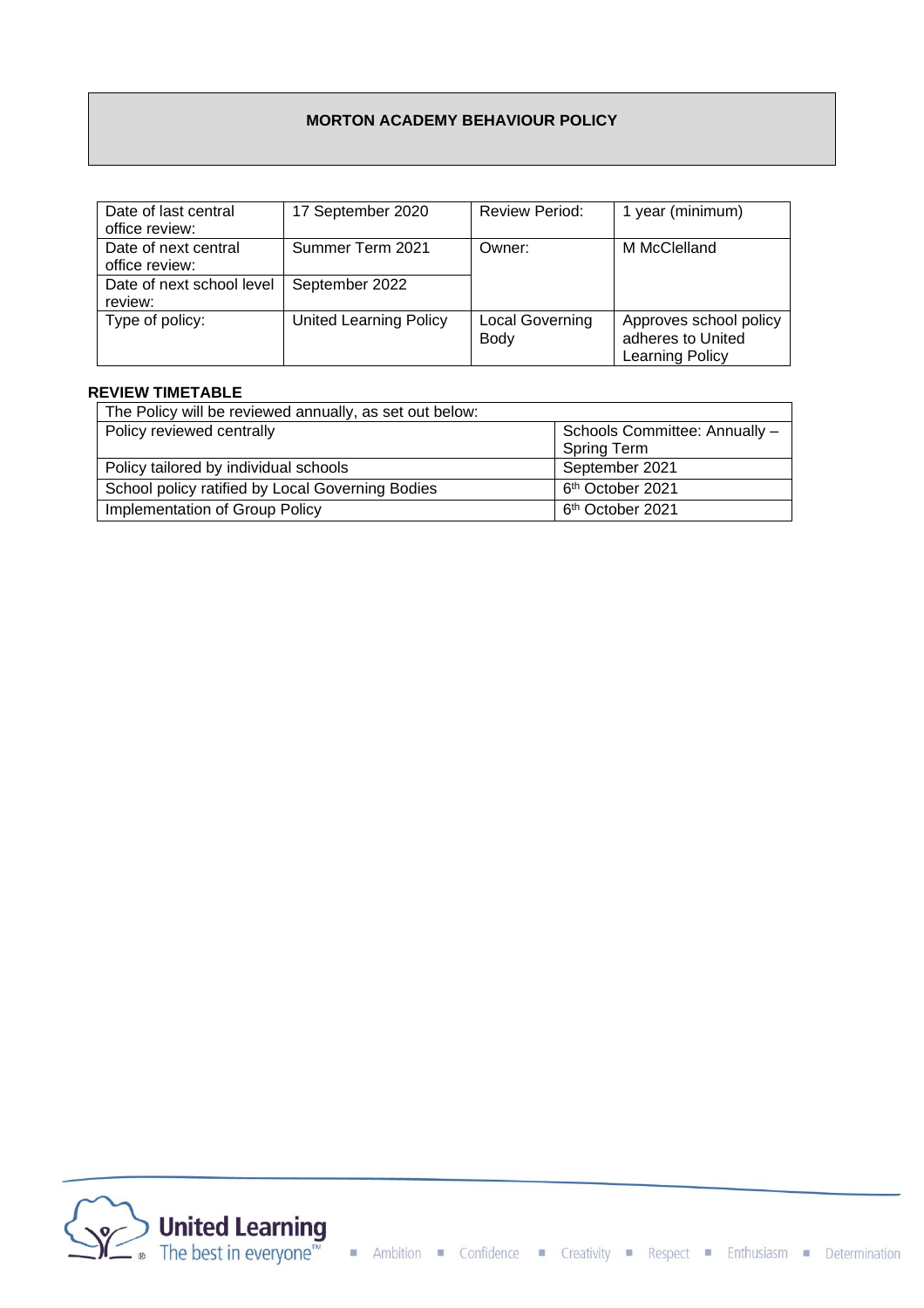#### **Behaviour Policy**

## **1. Expectations**

At Morton Academy, our Behaviour Policy is built around our belief that good relationships are central to the success of our learning community. The relationships between students, staff and parents/carers need to be positive, supportive, and respectful if we are going to work together and achieve our aim of ensuring a high quality education for all our students. We ask staff to emphasise good manners and high standards consistently and to ensure that all members of our community adhere to the Academy's 'Code of Conduct' at all times. Our policy broadly applies to students when they are:

- Attending the Academy;
- Taking part in any Academy organised or related activity;
- Travelling to or from the Academy;
- Wearing the Academy uniform;
- In some way identifiable as a student of Morton Academy.

Even where the five aforementioned conditions do not apply, the policy can extend to any misbehaviour which could have repercussions for the orderly running of the Academy, pose a threat to another student, or member of the public, or could adversely affect the reputation of Morton Academy, including issues such as bullying or cyber-bullying.

In applying this policy, the Academy will consider its duties under the Equality Act 2010 regarding relevant characteristics protected by that act, notably disability. It will also consider the needs of students with SEND. The Academy will also consider its Safeguarding Policy where appropriate and required.

## **2. Policy Implementation**

**The Governing Body** will establish in consultation with the Principal, staff and parents, the policy for the promotion of exemplary behaviour and review it annually. This will be communicated to students and parents. The policy is non-discriminatory, and the expectations are clear. Governors support Morton Academy in maintaining high standards of behaviour.

**The Principal** is responsible for the implementation and day-to-day management of the policy and procedures.

**Senior Leaders** will ensure that all staff adhere to the policy and implement effective systems for keeping records of any reported incidents, reporting to governors and parents when required.

**All staff**, including teachers, support staff and student teachers are responsible for ensuring that the Behaviour Policy and procedures are followed, and consistently and fairly applied. Mutual support amongst staff in the implementation of the policy ensures a high quality learning environment is created in which students develop self-discipline and personal responsibility. The Governing Body, Principal and staff ensure there is no differential application of the policy on any grounds, particularly ethnic or national origin, culture, religion, gender, disability, or sexuality. They will also ensure that the concerns of students are listened to and appropriately addressed.

**Parents and carers** must take responsibility for the behaviour of their child both inside and outside the Academy. They are encouraged to work in partnership with all staff at the Academy in maintaining high standards of behaviour and will have the opportunity to raise with appropriate staff any issues arising from the operation of the policy.

**Students** are expected to take responsibility for their own behaviour and are made fully aware of the policy, procedures, and expectations. Students must ensure they move safely around the building and do not participate in any behaviour which may put themselves or others at risk of harm. Students also have a responsibility to ensure that any incidents of disruption, bullying and any form of harassment are reported. Students are ambassadors for the Academy and are expected to maintain our standards of behaviour when representing Morton Academy or when in the local community.

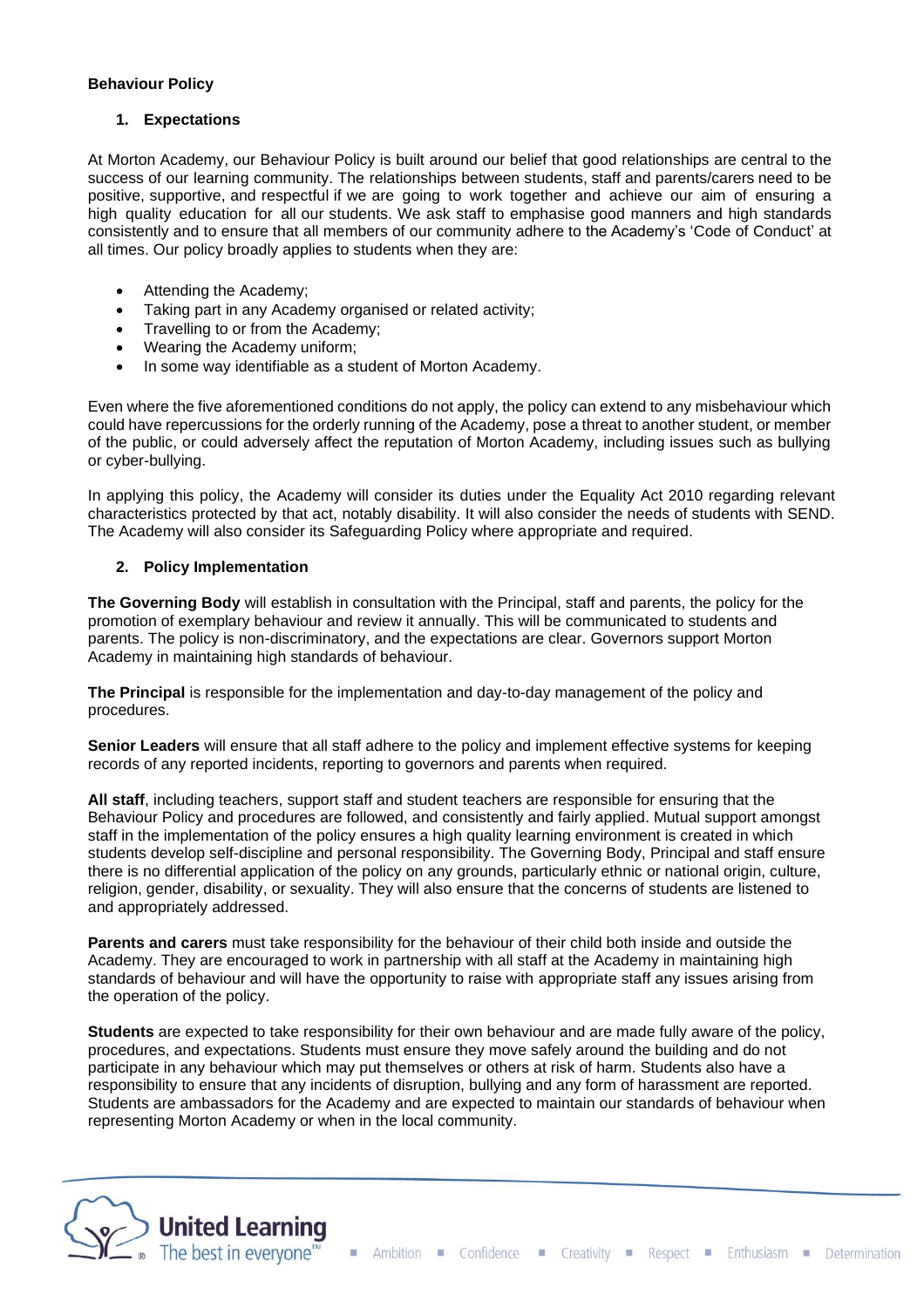## **3. Behaviour Expectations**

Morton Academy is committed to delivering a culture of respect and a positive attitude to learning, with firm beliefs from all involved that poor behaviour should never interfere with learning. We have responsibility to teach our students values and good character. We will do this by rewarding desirable behaviour with praise and tangible rewards and also by imposing consistent and clear sanctions for unacceptable behaviour. Students feel safe with boundaries, and it is our job to provide these. The Academy will be relentless in its expectations of the behaviour of our students.

Our policy is intentionally detailed. This is so that staff respond to 'small' misbehaviours. Authority is more meaningfully exerted at this point than when misbehaviour is more serious. There may be rare times when parents do not agree with the chosen consequence. In such cases, while we will be willing to discuss the matter, we hope that parents will nonetheless support the Academy's decision.

## **Code of Conduct**

All students have access to the Academy's 'Code of Conduct' in their planners and are asked to sign an agreement to show their understanding of the code. The 'Code of Conduct' is as follows:

#### **In Lessons**

I will do whatever it takes to make sure that I and my fellow classmates learn by:

- Arriving at the Academy and getting to all my lessons on time;
- Bringing the equipment I need;
- Wearing the correct uniform smartly throughout the day;
- Entering the classroom calmly and starting any activity as requested;
- Avoiding all distractions; putting away anything not required for the lesson;
- Only drinking water from my water bottle and not otherwise eating, chewing, or drinking in class;
- Being an active learner by engaging with the activities set by the teacher;
- Showing respect for my own learning and that of others and being silent when requested;
- Always completing my homework on time and to an excellent standard;
- Making sure that I catch up with my learning if I have been absent or have fallen behind for other reasons;
- Helping a classmate if they are finding the learning difficult;
- Avoiding the use of a mobile phone or other prohibited electronic equipment at any point during the day (see Appendix B).

## **In Morton Academy and the Local Community**

I will do whatever it takes to help create a safe environment and local community which respects the rights of others by:

- Listening to members of staff and following instructions politely and calmly;
- Walking calmly, not running or shouting in corridors;
- Going straight to my lessons and holding doors open for others when the corridors are busy;
- Never damaging Academy property, defacing the building, dropping litter or spitting;
- Never insulting, undermining, or swearing at anyone;
- Remembering I am always an ambassador for Morton Academy, making my way home in an orderly, responsible way;
- When travelling on public transport, I will respect those around me, speaking to classmates, transport staff and members of the public quietly and politely;
- Respecting the local environment, by being considerate and to our local community, obeying shop rules and never dropping litter, defacing, or trespassing on private property e.g. sitting on the front walls of private gardens.

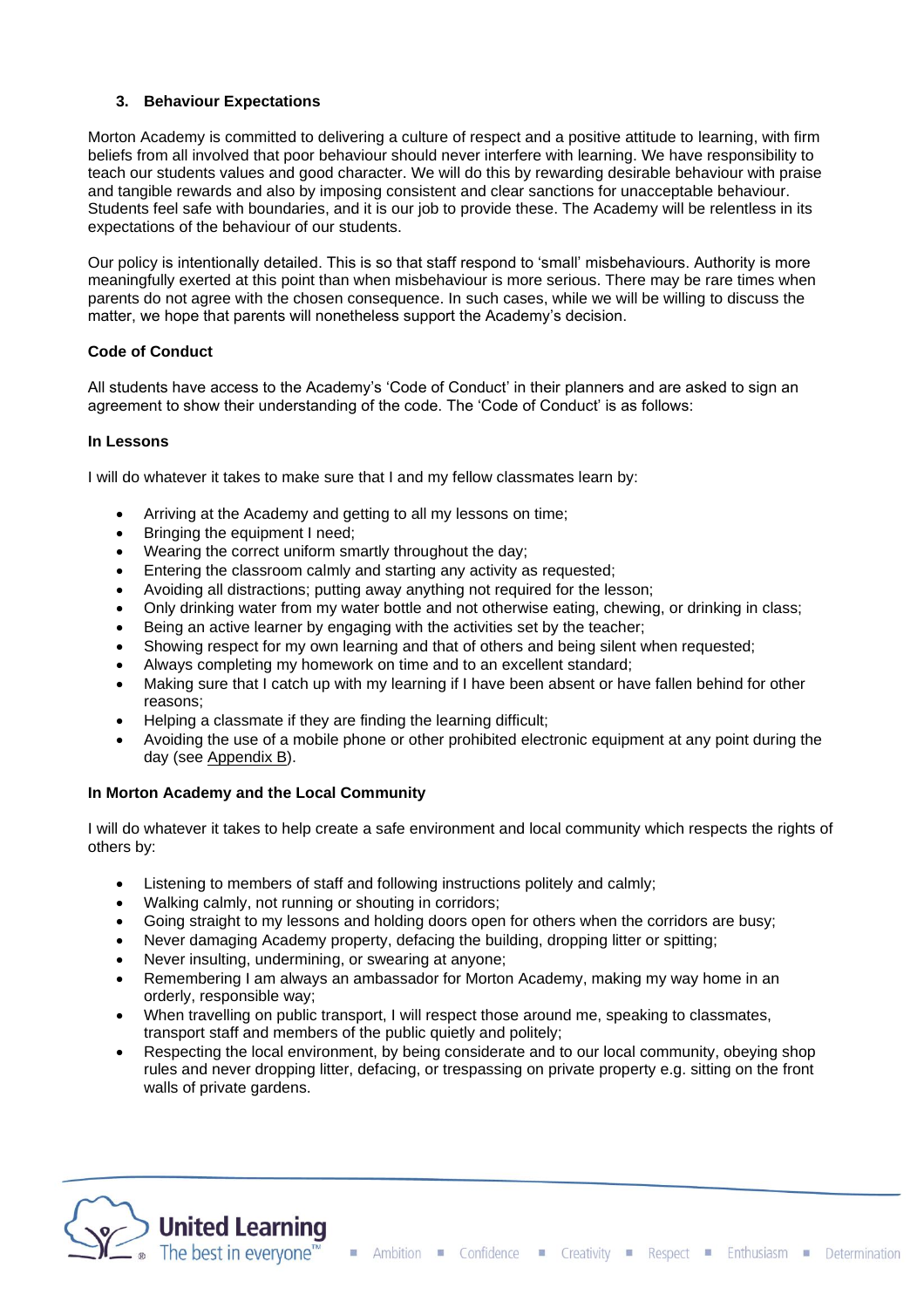#### **'Model Mortoner'**

All stakeholders at Morton Academy believe students and staff have the right of disruption free learning every lesson, every day. The 'Model Mortoner' strategy for behaviour aims to raise expectations and aspirations of students and staff to ensure that learning is never disrupted by low level disruption. The approach is based on the principals of 'Binary Behaviour' but has been adapted to meet the needs of the students and staff of the Academy.

This has been captured in a specific set of non-negotiable rules to ensure that learning time lost due to disruption is minimised:

- I will not talk while instructions are being issued.
- I will not disrupt others through my actions.
- I will not leave my seat without permission.
- I will follow all instructions at the first time of asking.
- I will not answer back or challenge instructions.

During the pandemic the Academy included a further rule:

• I will not behave in such a way that puts others at risk.

Staff adhere to the following protocols:

- All students begin lessons with a fresh start.
- Seating plans and other proactive strategies are put in place to limit potential disruption.
- All students are reminded of the aims of the 'Model Mortoner' strategy for behaviour.
- If a student violates one of the rules they are issued a formal warning and there name should be written on the board to signify this.
- If the student then continues to violate the rules then they will be withdrawn from the learning environment.
- When a student is withdrawn they complete appropriate independent work and are withdrawn for a minimum of the remainder of the lesson and the subsequent social time
- Reintegration from withdrawal back into the learning environment is dependent upon the stage of the lesson when the student was withdrawn.
- Parents are informed through a text message that their child has been withdrawn.
- When the student is withdrawn an appropriate member of staff will meet with the student at a reasonable stage of the withdrawal in an attempt to discuss the situation.

Restorative approaches should be used in response to wrongdoing. Restorative approaches put repairing the harm done to people and relationships over and above the need to assign blame or dispense punishments. Restorative approaches help to build understanding between individuals and groups of people, they necessitate truth telling and taking responsibility and they enable people to **learn** from their mistakes.

#### **Detentions**

Detentions may be issued for other breaches of the Academy's 'Code of Conduct'; examples are listed below, however, this list is not exhaustive:

- Lateness to the Academy;
- Inadequate classwork;
- Inadequate homework;
- Arriving to lesson unprepared;
- Uniform not present (including PE uniform);
- Unacceptable conduct in a corridor;
- Selling contraband;
- Using a mobile phone

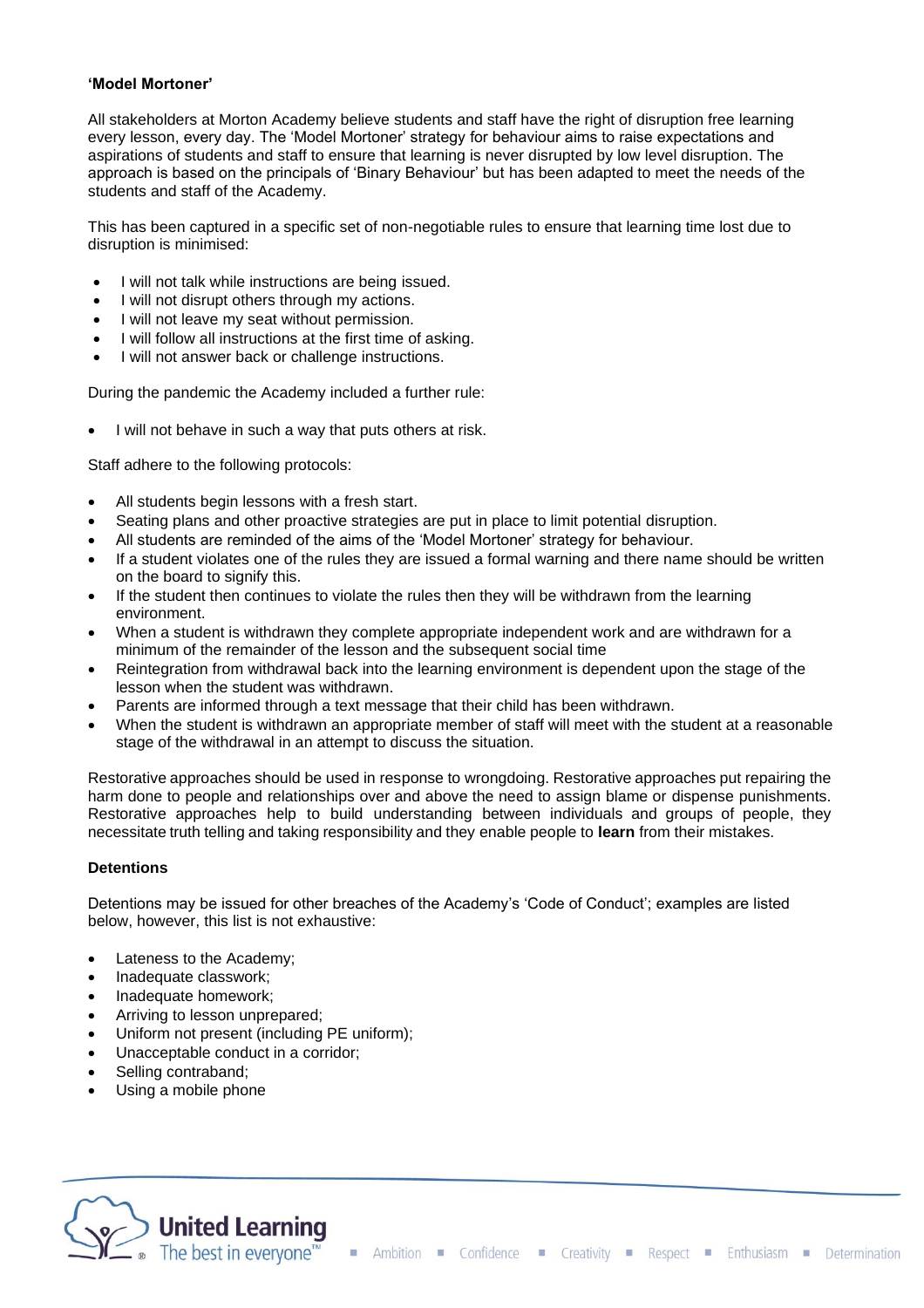Detentions are scheduled for after-school, usually operating from 3:00pm to 3:30pm. Although under current government legislation the Academy does not require parental permission to carry out a detention, nor is it required to give either notice or a reason for detention, as a courtesy we will endeavour to inform parents either by student planner, text, or telephone, but the detention will proceed regardless.

If a student fails to attend detention then the student will be withdrawn due to failure to attend a mandatory detention. Staff may issue break and/or lunchtime detentions at their discretion in line with this policy.

Academy staff will also consider whether there are safeguarding concerns when issuing a detention. Staff must consider:

- The welfare of the child
- Whether the child has caring responsibilities
- Whether parents should be informed of the detention, any travel arrangements. Inconvenience to the parents does not matter as long as the child has a means to get home safely.

#### **Withdrawal**

Withdrawal is when a student is internally suspended from lessons for an appropriate period of time, predominantly for failure to abide by the Academy's 'Code of Conduct'.

In addition to the 'Model Mortoner' behaviour strategy, withdrawals may result from the following behaviours; however, this list is not exhaustive:

- Refusing to follow instructions;
- Talking whilst instructions are being issued;
- Disrupting learning;
- Leaving designated seat without permission;
- Using strongly inappropriate language e.g. swearing, discriminatory comments;
- Aggression;
- Dangerous behaviour or damage to property;
- Shouting, rudeness, or disrespect to staff;
- Failure to attend mandatory after-school commitment;
- Verbal violence towards a student or member of staff;
- Discriminatory harassment;
- Possession of dangerous or inappropriate materials;
- Vandalism;
- Truancy.

## **4. Graduated Approach**

Where behaviour issues persist Morton Academy is committed to a graduated approach to support students and their families to have a successful education. The approach is as follows:

Tier 1: 'Model Mortoner' behaviour strategy is used with all staff and students consistently to ensure fairness.

Tier 2: Tutors will monitor behaviour using a report for students with multiple withdrawals. This may then graduate to Heads of Year or Senior Leaders if necessary.

Tier 3: Students who have been identified as having learning or behavioural difficulties which may affect the ability to manage after being monitored will have reasonable adjustments applied to them. This specific interventions for identified groups such as those with speech, language and communication needs, literacy difficulties (both strongly co-morbid with behaviour issues), transition for those with known behavioural difficulties or those deemed vulnerable. The reasonable adjustments will be outline in a 'Student Profile' which will list effective strategies for staff to use. These will be reviewed regularly with parents.

Tier 4: For students whose behaviour is not managed well by a 'Student Profile' there will an individualised approach, such as the implementation of an 'Action Plan'. This could involve support from the SENCO, Early Help, Education Psychologists, Education Welfare Officers and Risk Assessments. Parental engagement in these approaches is vital to their success.

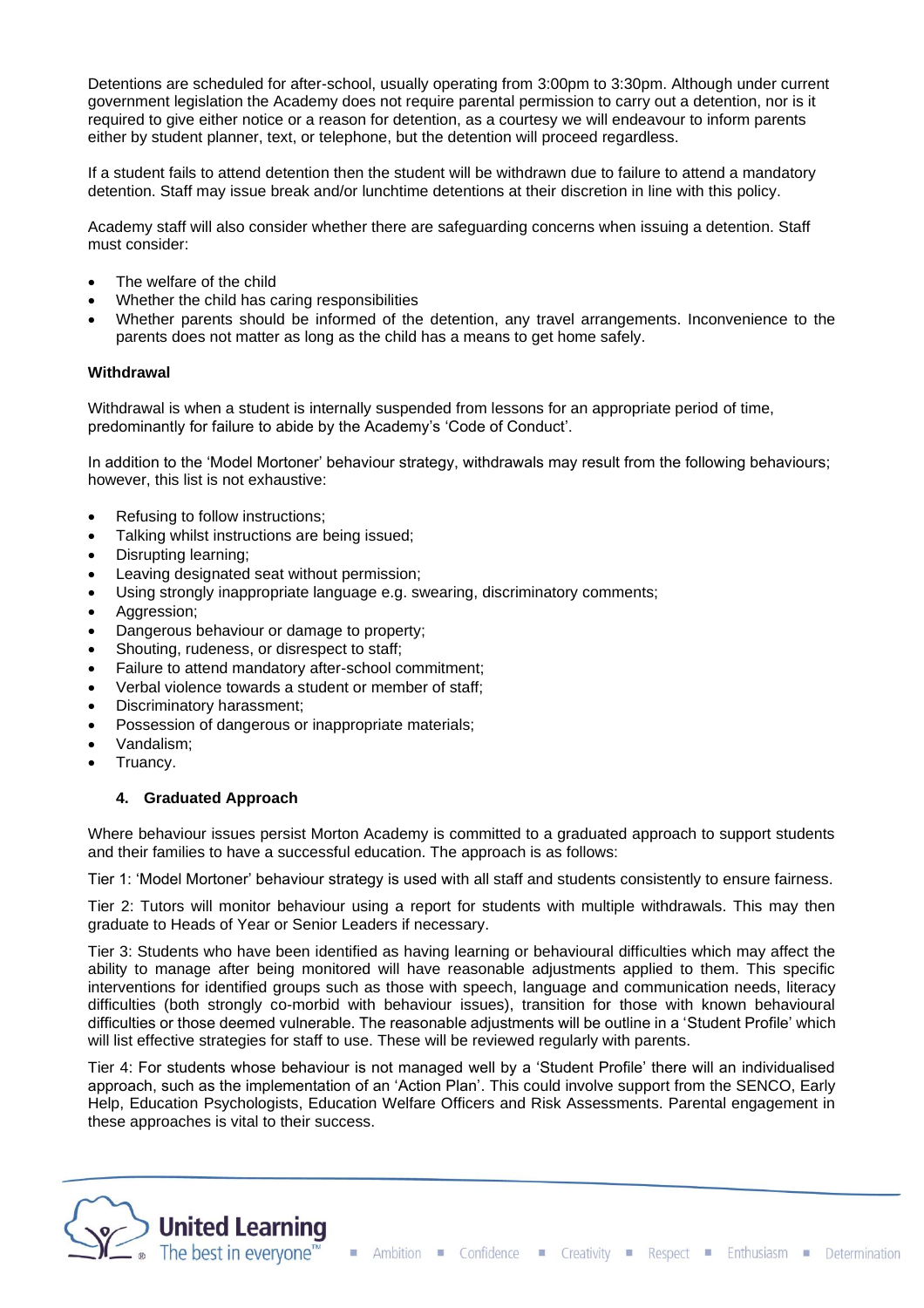## **5. Prohibited Items and Searches**

## **The Law Relating to Searches**

Academies have the statutory power to undertake a search of a student or their possessions (without their consent) if there are reasonable grounds to believe that the student may be carrying a dangerous or banned substance or object e.g. a weapon or illegal drug, or any other item which might pose a serious risk to the safety of that student and/or others. The specific items which can be searched for without consent are specified on page 11 of the DfE's [Behaviour and Discipline in Academy's Guidance](https://www.gov.uk/government/publications/behaviour-and-discipline-in-schools) with more detailed information provided in Screening, Searching and Confiscation - [advice for Headteachers, staff and governing bodies.](https://assets.publishing.service.gov.uk/government/uploads/system/uploads/attachment_data/file/674416/Searching_screening_and_confiscation.pdf) This includes "any item banned which has been identified in the rules as an item which may be searched for" ("Specific Banned Items"). The screening and searching advice details what should be done with items that have been confiscated during a search, including the circumstances under which the police should be involved, and when the use of force can be applied.

## **Searching, Screening & Confiscation**

The Principal and staff authorised by the Principal have a statutory power to search students or their possessions, without consent, where they have reasonable grounds for suspecting that a student may have a prohibited item.

#### **Prohibited items are:**

- Knives, blades, or weapons
- Alcohol
- Illegal drugs (all prescription and other legal drugs should be administered with parental consent)
- Stolen items (including theft by finding)
- Fizzy drinks (high sugar, carbonated, energy, sports, non-regulatory compliant drinks)
- Chewing gum
- Smoking paraphernalia (including e-cigarettes)
- **Fireworks**
- Pornographic images (these may be on a digital device)
- Mobile devices

**Any article** that the member of staff reasonably suspects has been or is likely to be used:

- To commit an offence, or
- To cause personal injury to, or damage to the property of, any person (including the student)

Academy staff can seize any prohibited item found as a result of a search. They can also seize any item that they consider harmful or detrimental to Morton Academy's discipline. The Academy will pass on any items that are illegal to the police.

The person carrying out the search should be the same sex as the student being searched, as, ideally should be the witness. There is a limited exception to this rule (where a search can be carried out on a student of the opposite sex and/or without a witness) only where the Principal or authorised member of staff reasonably believes that these is a risk that serious harm will be caused to the person if the search is not conducted immediately and where it is not reasonably practicable to summon another member of staff.

Any searches of a student's own person or of their possessions must be carried out with due consideration for the student's personal dignity, health and safety, Morton Academy's Safeguarding Policy, United Learning staff-student relations guidance, and Morton Academy's own Equal Opportunities policy. There may be rare instances where a child with a specific SEND diagnosis requires a different approach. For example, the Academy may refrain from searching, unless in an emergency, if a child is tactile defensive or has a sensory sensitivity which means that a search may significantly escalate a situation. This would mean dealing with the situation in a different way, bespoke to the needs of the child.

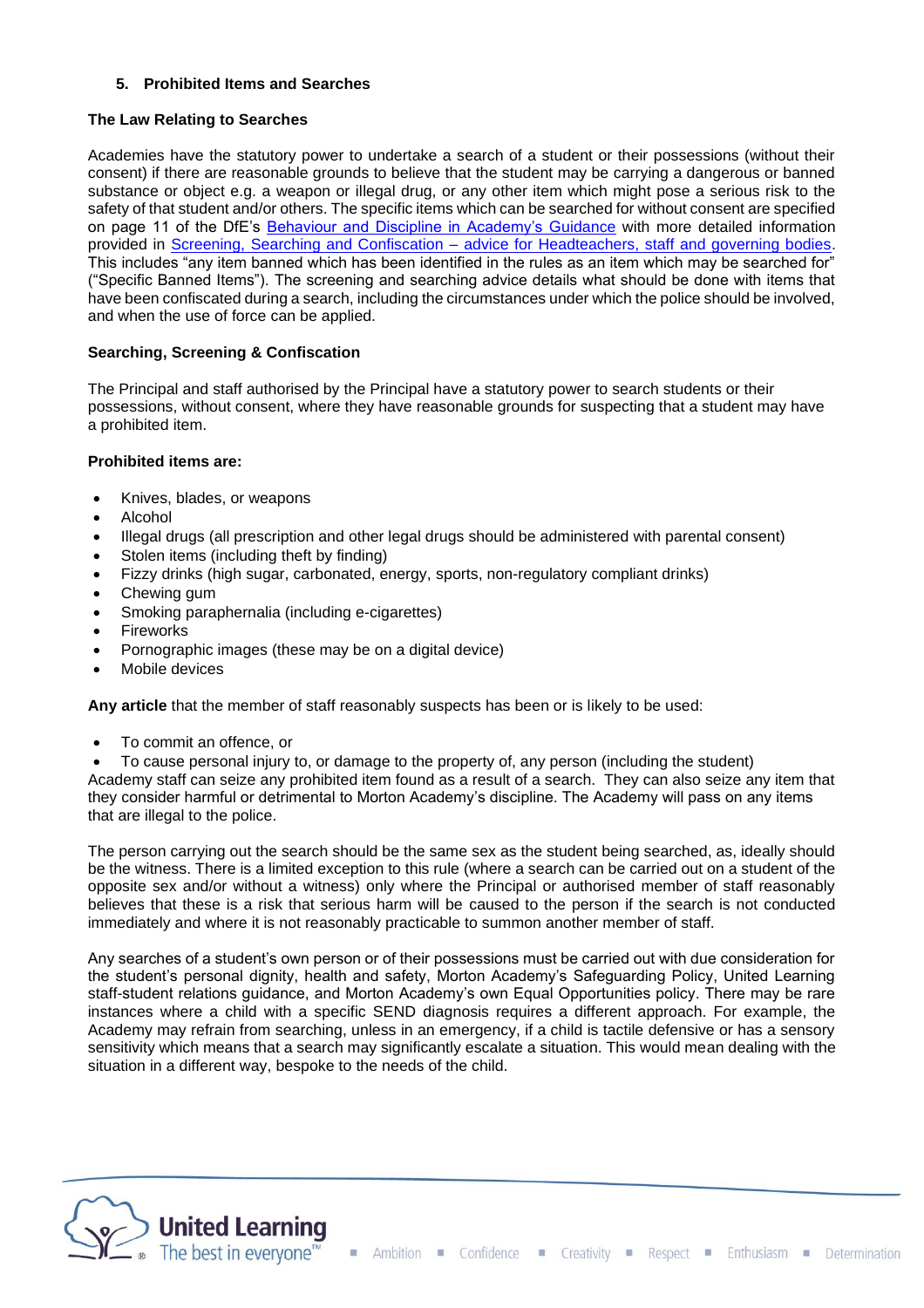Any such searches must always be viewed as a last resort, when other methods of investigation and communication have failed and only if absolutely necessary, such as in extreme situations where leaving a student with such a suspected item could pose risks to others (or to that student). It is hoped that in the great majority of instances, there will be no need for a search to be carried out.

#### **Searches without Consent**

The following items are banned in Morton Academy and students may be searched for them without their consent and without the consent of their parents:

- Knives or weapons
- Alcohol
- Illegal drugs
- Stolen items
- Tobacco and cigarette papers
- Fireworks
- Pornographic images
- Mobile devices
- Any article that the member of staff reasonably suspects has been, or is likely to be, used: i) to commit an offence,
	- ii) to cause personal injury to, or damage to the property of, any person (including the student).

Members of staff can use such force as is reasonable given the circumstances when conducting a search for knives or weapons, alcohol, illegal drugs, stolen items, tobacco and cigarette papers, fireworks, pornographic images, mobile devices, or articles that have been or could be used to commit an offence or cause harm. Such force **cannot** be used to search for other items that Morton Academy has decided to ban under its Behaviour Policy. However physical resistance by a student to a search for those latter items can itself be subject to behavioural sanctions.

Before a member of staff carries out a search without consent, the member of staff must reasonably suspect that the student has the prohibited item in their possession. Only staff members authorised by the Principal may carry out searches without consent.

Where an item prohibited by this Behaviour Policy is seized as the result of a search and it is an electronic device such as a mobile phone, the member of staff who seized the item may inspect the data on it, if he/she thinks that there is a good reason to do so. For this purpose, the member of staff has a good reason if he/she reasonably suspects that the data or file on the device in question has been or could be used to cause harm, to disrupt teaching or break Morton Academy's rules.

Morton Academy also reserves the right to inspect data on any electronic device which is confiscated by a member of staff. The Academy is entitled to retain the device if it contains material which has been or could be used to cause harm to disrupt teaching or break the Academy's rules. When deciding what to do with a prohibited item, the Academy will act in line with statutory guidance issued by the Department for Education.

## **Searches with Consent**

The Academy may search students with their consent for any item. A student's possessions can only be searched in the presence of the student and another member of staff, except where there is a risk that **serious harm** will be caused to a person if the search is not conducted immediately and where it is **not reasonably practicable** to summon another member of staff.

#### **Extent of Search**

The person conducting the search may not require the student to remove any clothing other than outer clothing. 'Outer clothing' means clothing that is not worn next to the skin or immediately over a garment that is being worn as underwear, but 'outer clothing' includes hats; shoes; boots; gloves and scarves. 'Possessions' means any goods over which the student has or appears to have control – this includes bags, lockers and desks.

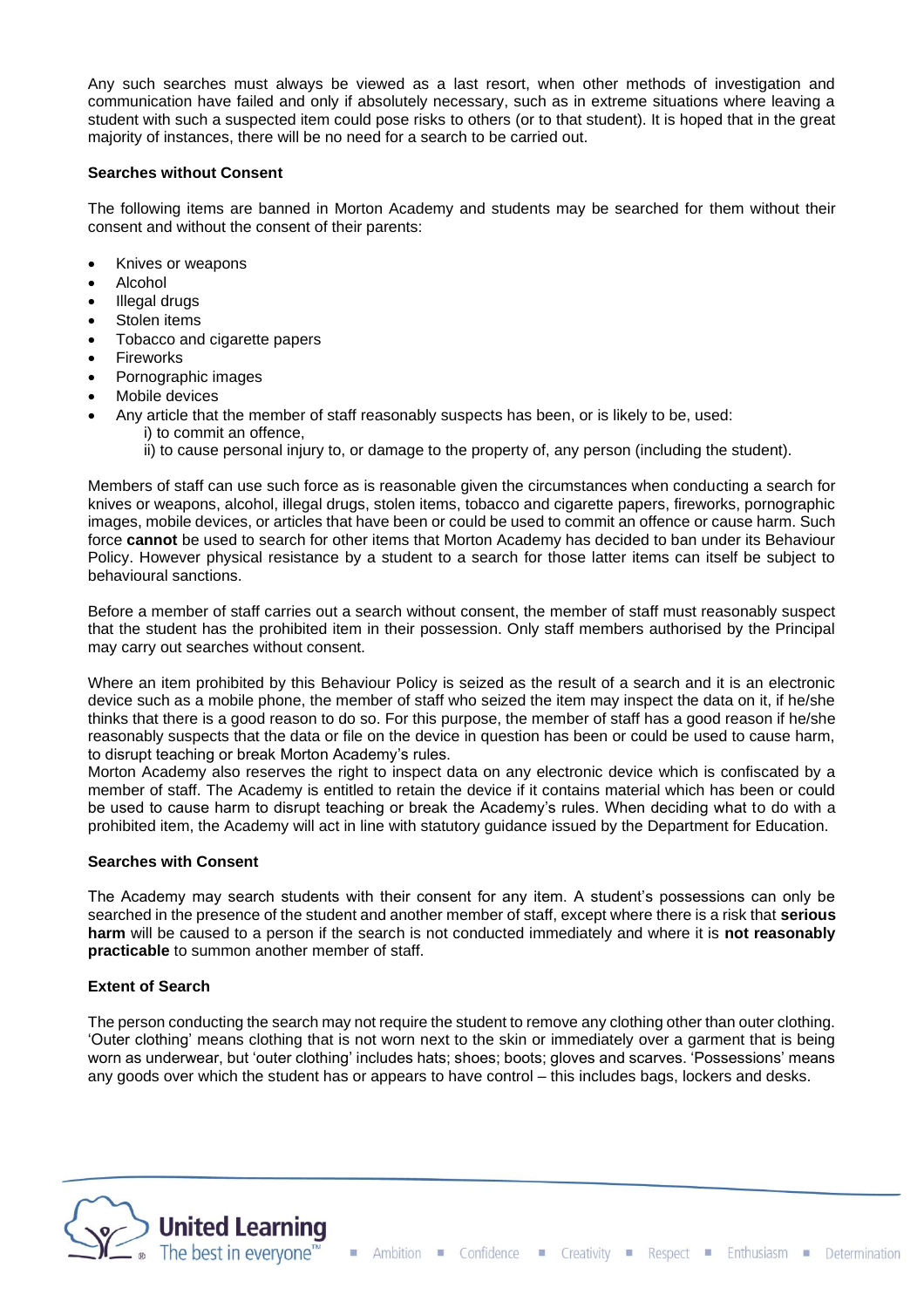It is a condition of having a locker in the Academy that the student gives their consent to it being searched.

Any formal complaints about searches should be made in accordance with the Academy's usual complaints policy.

#### **Confiscation of Articles**

Academy staff have the power to confiscate property from students under their general right to discipline contained in S91 of the Education and Inspections Act 2006.

#### **Disposal or Retention of Articles Confiscated from Students**

The Academy will follow the Department for Education guidance 'Screening Searching and Confiscation advice for headteachers, staff and governing bodies' [\(https://www.gov.uk/government/publications/searching-screening-and-confiscation\)](https://www.gov.uk/government/publications/searching-screening-and-confiscation) in deciding what to do with confiscated items.

#### **6. Drugs**

The Academy has a zero tolerance policy on drugs for the health and safety of students, staff and visitors. Prescription drugs that students use must be registered with the Academy and have a risk assessment/medical plan in place to support the safe use of medication. The word 'drugs' used in this policy does not just mean illegal drugs. It extends to alcohol, tobacco products, volatile substances, and legal highs.

The Academy always considers any guidance issue by the Department for Education. The Academy will monitor and deal with any issues involving drugs promptly and will be proactive in preventing any future drug incidents. Students will receive drugs awareness education through their Personal Development programme and the Academy will liaise with local services and educational charities for any other support and guidance required. Any drug incidents will be reported to the governors.

Any student found to be involved in a drugs-related incident will be disciplined in accordance with the Academy's Behaviour Policy. The sanction is likely to include suspension from the Academy. Dealing with illegal drugs will, except in exceptional circumstances, lead to permanent exclusion. Using illegal drugs will, except in exceptional circumstances, lead to suspension, which may be permanent. This distinction between dealing and using is particularly important operationally. Sometimes, it will also be necessary to involve Cumbria Police. The Academy will discuss this and take advice as necessary.

#### **Confiscation of Drugs**

Any drugs found will be confiscated by staff who will dispose of them in accordance with guidance issued by the Department for Education. Similarly, any drugs-related paraphernalia such as needles will be disposed of in a prudent manner. The Academy may carry out searches for drugs in accordance with this policy.

#### **Parental Involvement**

Usually the Academy will inform parents/carers when their child has been found to be involved in drugs but where there are potential safeguarding issues the Academy must act in the best interests of the child which may mean a decision not to inform parents. Such a decision will be taken very seriously and usually with the benefit of legal advice.

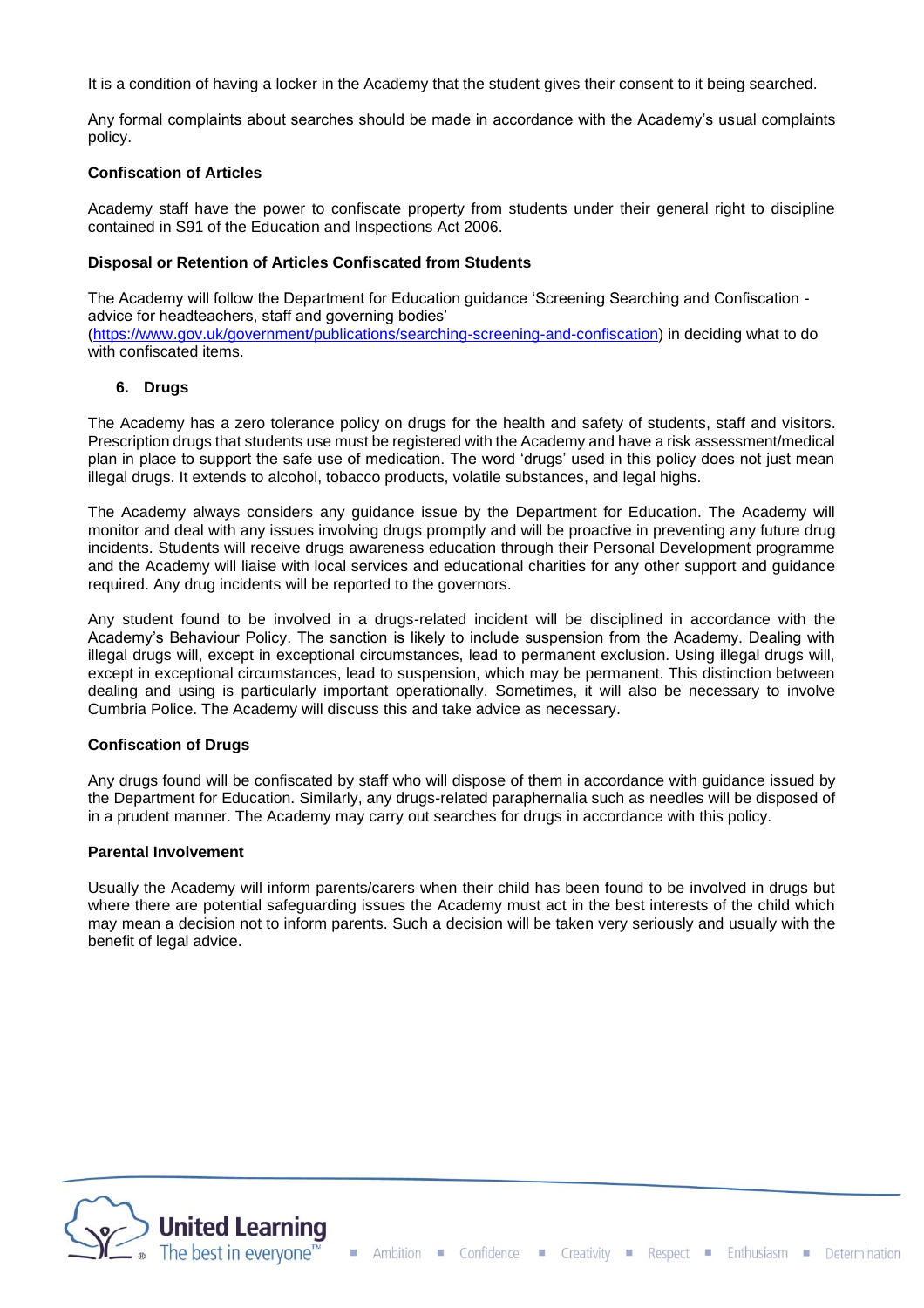## **7. Bullying (Excerpts from the Academy Anti-Bullying Policy)**

The aims of our 'Anti-Bullying Policy' are:

- To create an ethos in which attending Morton Academy is a positive experience for all members of our community
- To make it clear that all forms of bullying are unacceptable at Morton Academy
- To enable everyone to feel safe while at Morton Academy and encourage students to report incidents of bullying
- To deal with each incident of bullying effectively, taking into consideration the needs of all parties and of our community
- To reduce the incidents of bullying
- To support and protect victims of bullying and ensure they are listened to
- To help and support students accused of bullying behaviour by changing their attitudes
- To liaise with parents and other appropriate members of the school community

The objectives of our 'Anti-Bullying Policy' are:

- To maintain and develop effective listening systems for students within Morton Academy
- To involve all Morton Academy staff in dealing with incidents of bullying effectively and promptly
- To empower all Morton Academy staff with the skills and information necessary to deal with incidents of bullying
- To involve the wider school community in dealing effectively with, and if necessary referring, bullying incidents
- To communicate with parents and the wider school community effectively on the matter of bullying
- To ensure that all incidents of bullying are recorded, and appropriate use is made of the information

*'Behaviour by an individual or group, usually repeated over time, which intentionally hurts another individual or group, either physically or emotionally'*.

| Emotional  | Being unfriendly, excluding or tormenting                                                                            |
|------------|----------------------------------------------------------------------------------------------------------------------|
| Physical   | Pushing, kicking, hitting, punching or any use of violence                                                           |
| Sexual     | Unwanted physical contact, sexually abusive or homophobic comments                                                   |
| Homophobic | Actions focussing on the issue of sexuality                                                                          |
| Racist     | Racial taunts, graffiti or gestures                                                                                  |
| Verbal     | Sarcasm, spreading rumours or teasing                                                                                |
| Cyber      | Social media abuse, mobile phone misuse, threats by text messaging or abusive<br>calls through associated technology |

It is important to understand that bullying is not occasional falling out with friends, name calling, arguments or when the occasional 'joke' is played on someone. Students do sometimes fall out or make comments because they are upset. When occasional problems of this kind arise it is not always classed as bullying. It is an important part of a student's development to learn how to deal with friendship breakdowns, occasional name calling or immature pranks. We all have to learn how to deal with these situations and develop social skills to repair relationships.

Students who are being bullied may show changes in behaviour, such as becoming shy and nervous, feigning illness, taking unusual absences, or clinging to adults. There may be evidence of changes in work patterns, lacking concentration or truanting. These behaviours, however, do not necessarily mean that bullying is taking place. Likewise, bullying may occur without these behaviours appearing. Students must be encouraged to report bullying to Morton Academy staff. Morton Academy staff must be alert to the signs of bullying and act promptly and firmly against it in accordance with the 'Anti-Bullying Policy'.

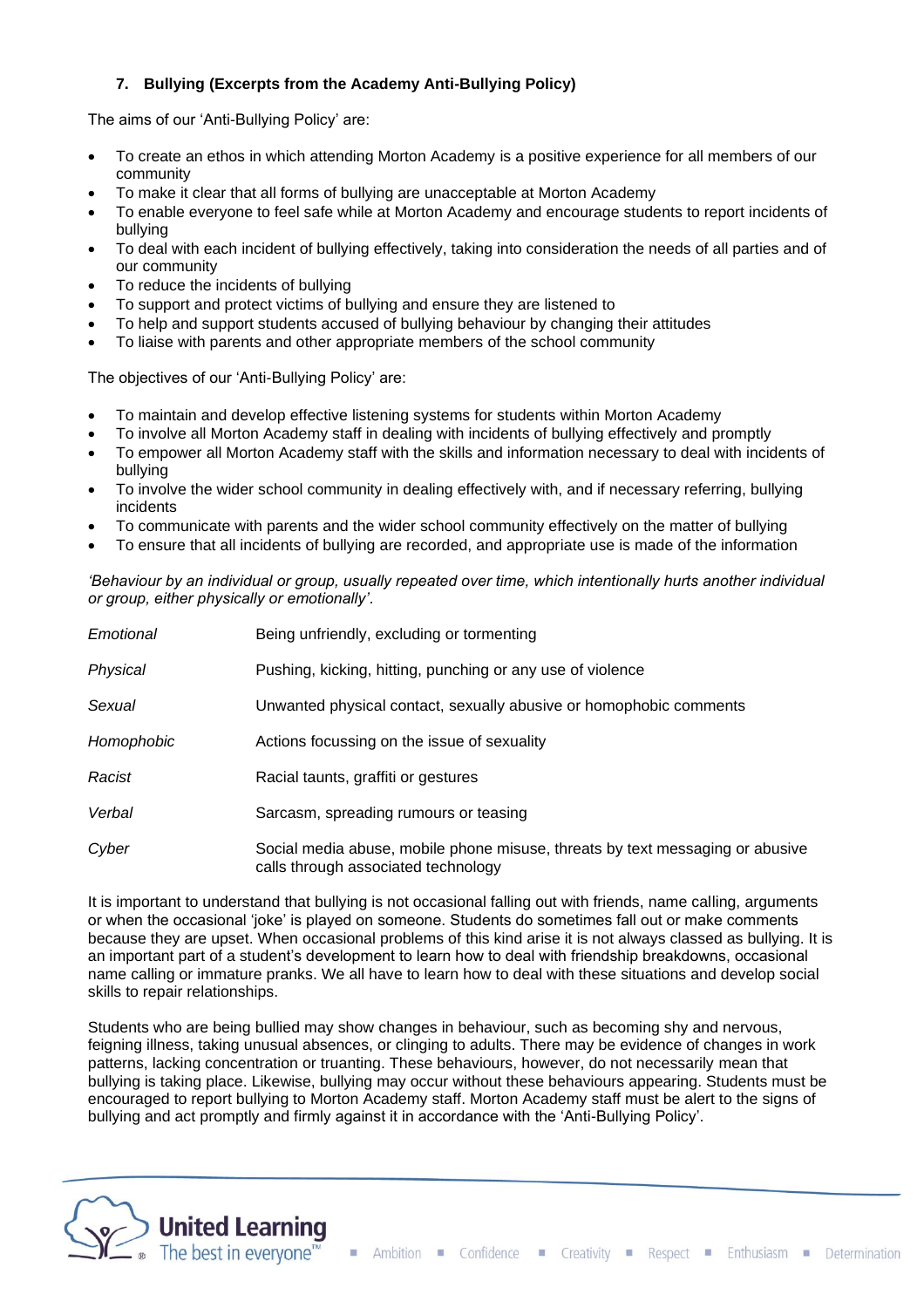#### **Statutory Duty of Academies**

The Principal has a legal duty under the Academy Standards and Framework Act 1998 to draw up procedures to prevent bullying among students and to bring these procedures to the attention of staff, parents, and students.

No matter what form bullying takes, it damages both the victim and the aggressor to differing extents. Morton Academy will make use of the best information and practices available to address this problem. Bullying affects the ability of a student to fully participate in and enjoy educational life and it is both an equal opportunity issue as well as a disciplinary offence, which the Principal, Governors and Morton Academy staff will do all in their power to resolve.

Morton Academy has a responsibility to respond promptly and effectively to issues of bullying.

## **Preventing Bullying:**

Morton Academy will take every opportunity to demonstrate to students through the curriculum, pastoral programmes, assemblies and by example, that it is totally opposed to bullying.

Morton Academy staff will intervene to prevent bullying incidents from taking place and will not overlook bullying or suspected bullying. We will encourage students to report any incidents of bullying to a member of Morton Academy staff. We will ensure that all students, parents, and carers are aware of the 'Anti-Bullying Policy'.

Morton Academy staff will praise and encourage students when they show kindness and consideration to others.

All incidents of bullying will be taken seriously and dealt with as quickly as possible. Morton Academy staff will do all they can to support the victim of bullying and make it clear to the bully that this behaviour is not acceptable.

#### **Recording of Incidents:**

Bullying incidents are recorded electronically on CPOMS. Bullying incidents are reported to the Local Authority if appropriate and to the Local Governing Body on a termly basis. Analysis of bullying incidents by the Assistant Principal (Behaviour), the Designated Safeguarding Lead and the Heads of Year will inform future planning for intervention, raising awareness and pro-active activities.

In dealing with bullying, Morton Academy staff will:

- Not make premature assumptions
- Listen to all accounts of the incidents
- Adopt a problem-solving approach that encourages students to find solutions rather than simply justify themselves
- Make regular follow-up checks to ensure that bullying has not resumed
- Record the incident promptly on CPOMS, as soon as practicably possible after the incident
- Take action to resolve the issue in line with the 'Behaviour Policy'
- Liaise with the Assistant Principal (Behaviour) and the Designated Safeguarding Lead to ensure there is targeted support to address underlying issues
- Consult the police if necessary and appropriate

#### **Outcomes:**

- The aggressor(s) may be asked to genuinely apologise
- Other proportionate consequences may take place
- In serious cases, suspension will be considered

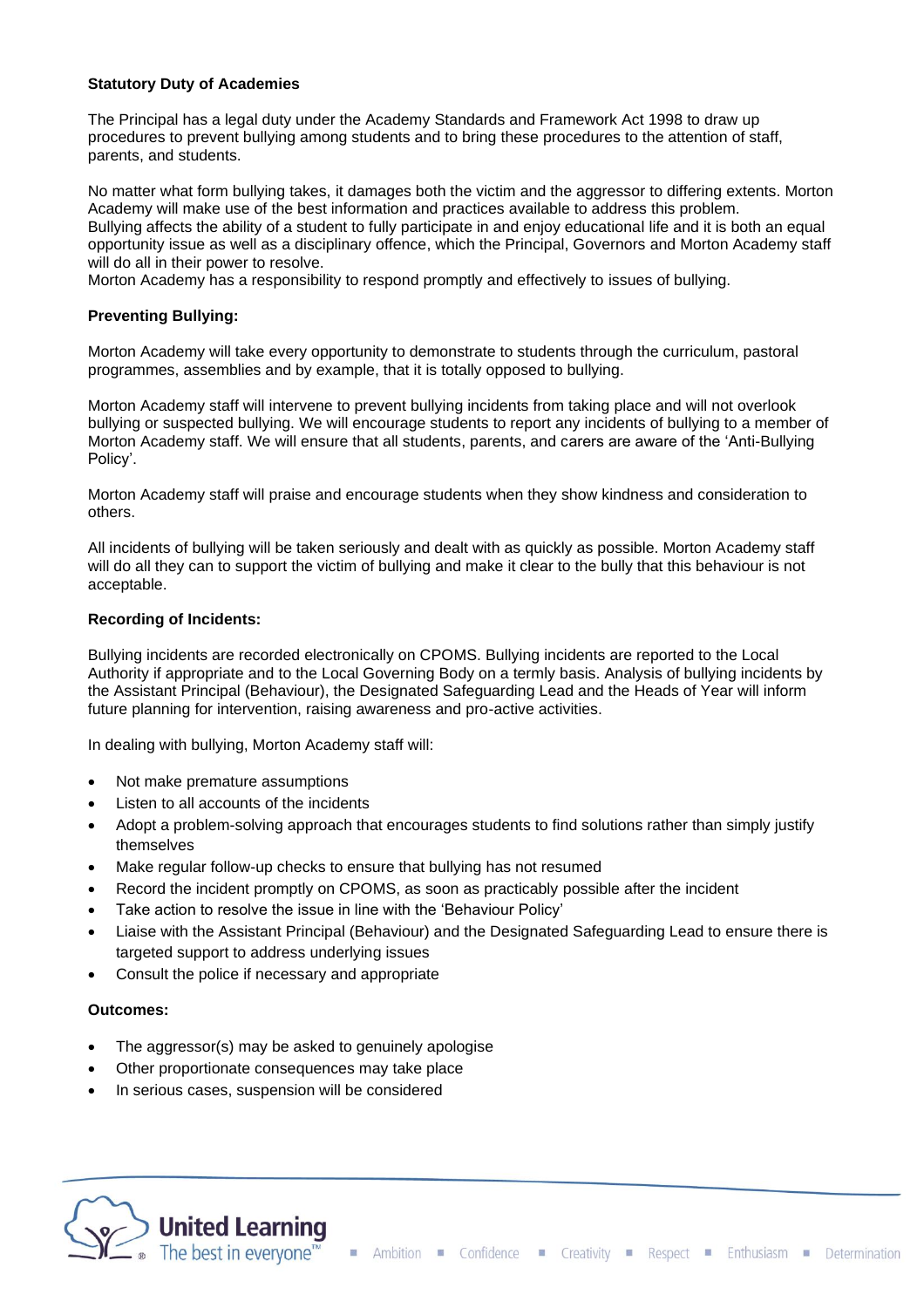## **Dealing with Persistent Bullying:**

Persistent bullying will be dealt with under the 'Behaviour Policy'. The aggressor(s) may be issued with:

- **Detentions**
- **Withdrawals**
- **Suspensions**

In the most serious cases, permanent exclusion may be considered if the bullying:

- Involves serious actual or threatened violence against another student
- Amounts to persistent and defiant misbehaviour

## **8. Sanctions**

## **Suspensions**

For incidents the Principal judges a more serious consequence necessary, a student may incur a suspension from the Academy. There is further guidance on suspensions later in this policy.

## **Governors' Panels**

In some circumstances, it may be determined by the Principal that Governors need to be involved with a particular incident or a particular student. In these circumstances, Governors will listen to submission by the Principal (or appropriate member of staff) as well as the student and/or parents. Governors will then express a view on the matter.

## **Final Written Warning**

In cases where student behaviour has warranted suspensions, the Academy may notify parents in writing that further incidents of poor behaviour will warrant a permanent exclusion. The Academy considers permanent exclusion to be a final resort and will try to engage parents/carers, and often support, in such cases where permanent exclusion is imminent by issuing a 'Final Written Warning'. It should be noted that events leading to permanent exclusion cannot always be foreseen and the lack of a 'Final Written Warning' will not prevent permanent exclusion in such cases.

## **Malicious Accusations Against Staff**

If a student makes a malicious accusation against a member of staff this will be dealt with as a serious breach of the Behaviour Policy and could lead to a suspension or a permanent exclusion dependent on the severity of the accusation. The Academy would seek to encourage restorative procedures if appropriate in the event of such an accusation.

## **The Power to Discipline Beyond the Academy Gate**

The Behaviour Policy can extend to activities outside the Academy day and off the academy premises when the student is:

- Taking part in any Academy organised or related activity;
- Travelling to or from the Academy;
- Wearing the Academy uniform;
- In some way identifiable as a student of Morton Academy.

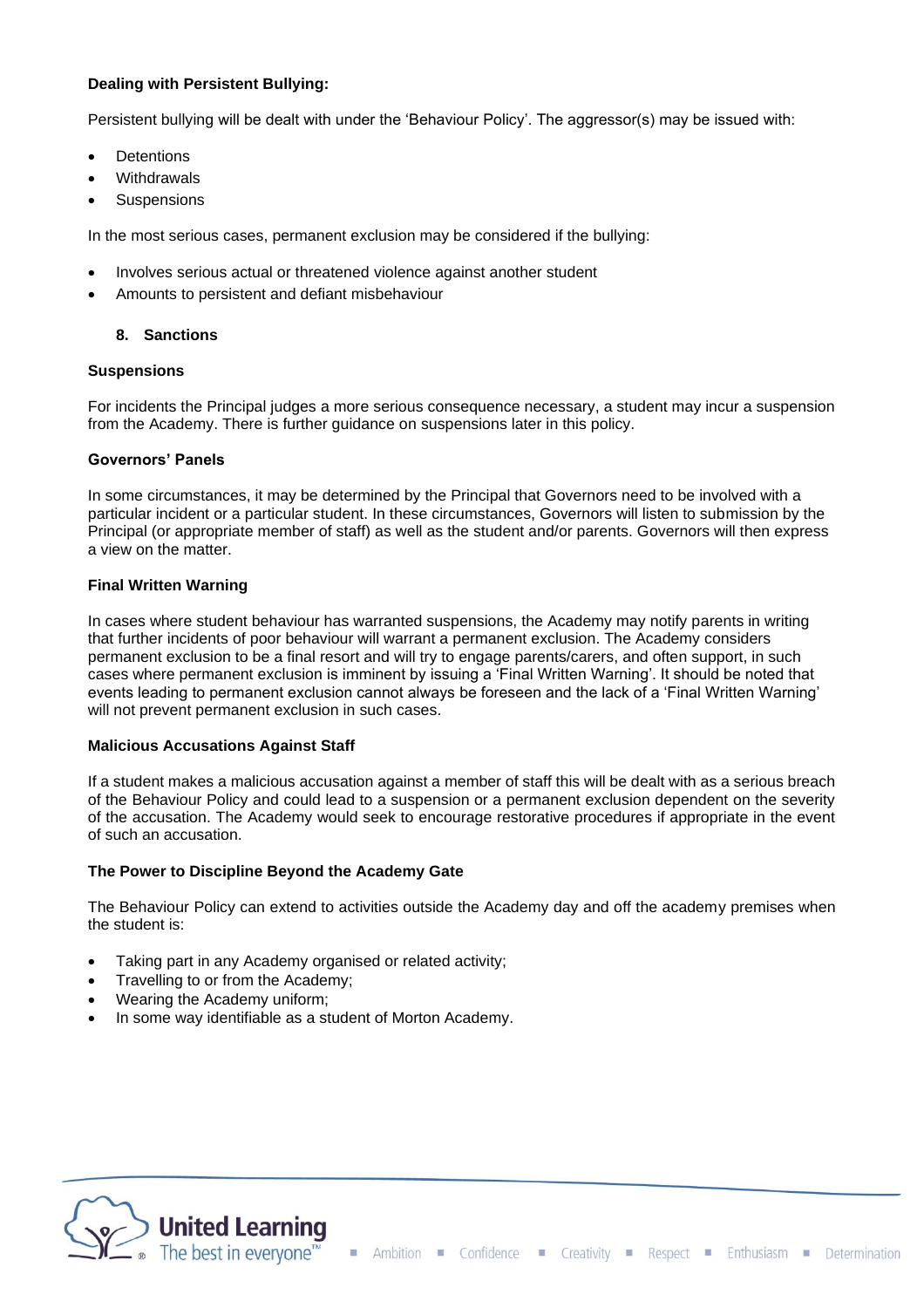#### **9. Rewards**

The Academy operates a simple rewards strategy based on the 'Core Values' of United Learning. Staff use Arbor to acknowledge when students are exemplifying the characteristics we wish to develop in students. These are:

#### **Ambition Confidence Creativity Respect Enthusiasm Determination**

Positive strategies should be used whenever possible to promote desired behaviour. Morton Academy uses rewards to promote positive character education using the recently established 'Morton Academy House System'. We aim to recognise when our students show desirable skills in learning or social settings.

Students are awarded 'House Points' which then transform into 'iChoose Vouchers' which can be redeemed by students for privileges and rewards, often issued by the Principal in special termly assemblies. Praise and recognition for achievements in all areas of Academy life is central to our practice. Positive strategies enable students to develop good learning habits; build self-esteem; promote consideration for others and thereby create a harmonious environment in which learning flourishes.

#### **10. Use of Social Media**

The Academy will enforce the Behaviour Policy if appropriate if the use of social media has a negative impact on the Academy, students, or staff in any way.

Examples of prohibited social media use includes:

- Damage to the Academy or its reputation, even indirectly
- Use that may defame Academy staff or any third party
- Use that may harass, bully, or unlawfully discriminate against staff, other students or third parties
- False or misleading statements
- Use that impersonates staff, other students or third parties
- Expressing opinions on the Academy's behalf
- Using Academy logos or trademarks.

This list is not exhaustive.

If the use of social media needs to be reported then the Assistant Principal (Behaviour) should be informed. If necessary the Academy will refer matters to Cumbria Police.

We expect staff, students, and parents to use social media respectfully and to be careful with imagery and language that they share online. Breaches of this policy will result in disciplinary sanctions being applied. In terms of the Academy's responsibility to government guidance on the Prevent Duty children must be kept safe from terrorist and extremist material. The Academy filters and monitors use of technology as appropriate.

#### **11. Use of Reasonable Force**

Members of staff have the power to use reasonable force and the policy can provide that they may use reasonable force to prevent students from committing an offence, injuring themselves or others, to prevent damage to property and to maintain discipline.

Where the use of force, for example restrictive physical intervention, has been used more than once with a particular child it starts to become a foreseeable risk and therefore requires planning to reduce the chances of it being used again. Where restrictive physical intervention has been used more than once with a particular child, the Academy will write a 'Positive Handling Plan' and share this with the parents.

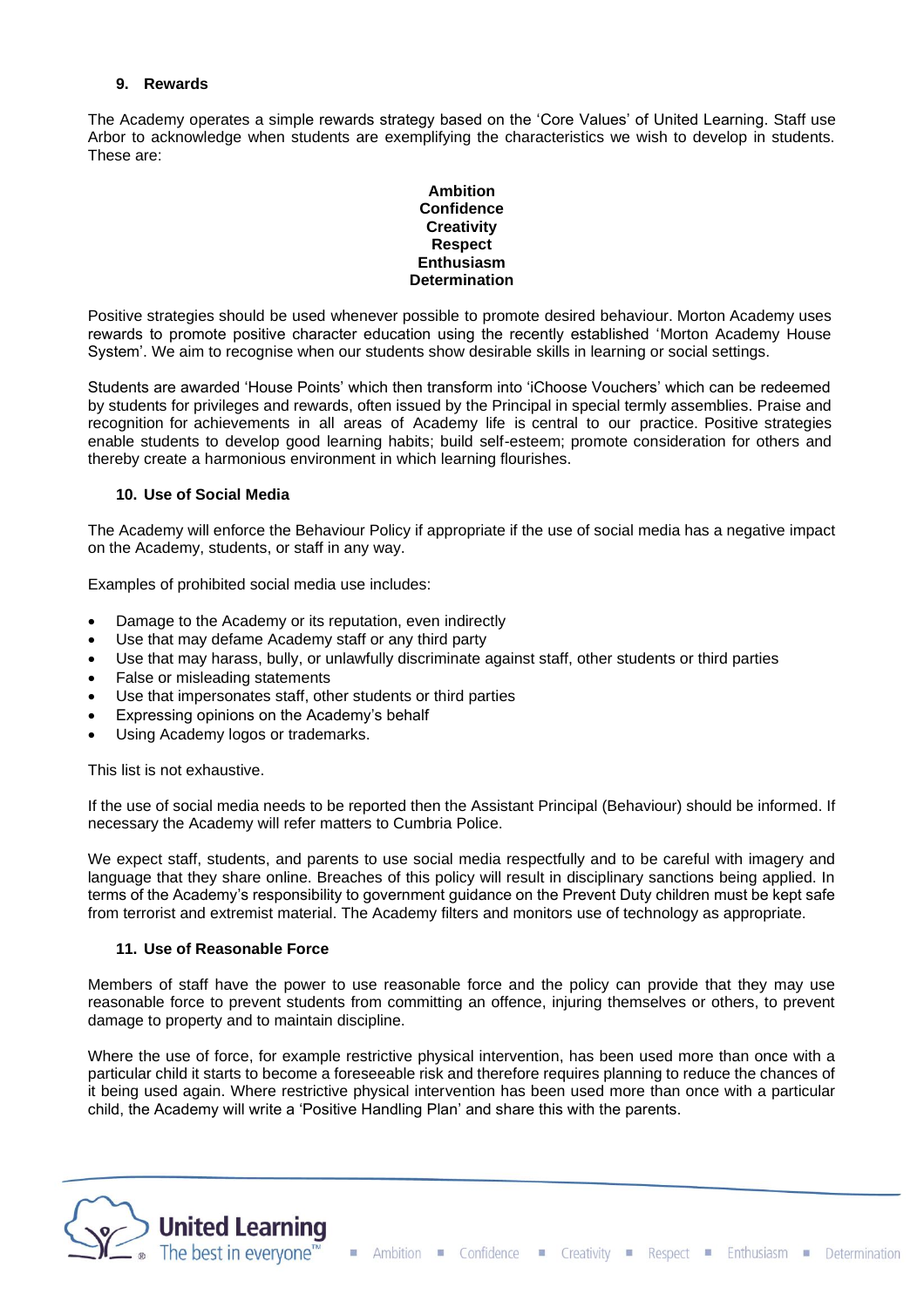## **12. Suspensions**

#### *1.* **Explanatory Note**

Morton Academy, under the Behaviour Policy, recognises that to ensure good order and behaviour for learning it may be necessary to suspend students for a fixed term or permanently. Suspension is the ultimate sanction. The decision to suspend is the Principal's alone or in his/her absence can be delegated to the Vice Principal.

#### *2.* **Legislation and Guidance**

In applying this policy Morton Academy will adhere to current legislation, including the Equality Act 2010. The Academy is obliged to have regard to the Department for Education guidance on suspensions. Section 1 makes specific reference to the Equalities Act. These duties need to be complied with when deciding whether to suspend a student. Academy's must also ensure that their policies and practices do not discriminate against students by unfairly increasing their risk of suspension.

Provisions within the Equality Act allow an Academy to take positive action to deal with particular disadvantages, needs, or low participation affecting one group, where this can be shown to be a proportionate way of dealing with such issues.

The Principal and governing body must comply with their statutory duties in relation to SEND when administering the suspension process. This includes having regard to the SEND 'Code of Practice'.

#### *3.* **Types of Suspension**

For incidents the Principal judges a more serious consequence necessary, a student may incur a suspension. The list of behaviours below is designed as an indicator of the types and severity of behaviour that will incur suspension. The list is not exhaustive.

## **Suspension**

Suspension means that the student is kept at home for one or more days. Suspended students will receive a work pack to complete. This work must be completed and returned to the Academy for review. The offences listed below may lead to a suspension for a fixed term. In exceptional circumstances that may lead to permanent exclusion:

- Physical violence towards another student;
- Derogatory and/or discriminatory verbal violence towards another student or a member of staff;
- Persistent disruptive behaviour;
- Racial/sexual/homophobic harassment;
- Bullying including cyber bullying;
- Theft;
- Smoking on site, including e-cigarettes;
- Graffiti or property damage;
- Bringing the Academy into disrepute;
- Possession and distribution of obscene images or pornography;
- Possession of dangerous objects or offensive materials;
- Possession of consumption of alcohol on site;
- Throwing or dropping items over the balcony;
- Lying to staff in the course of an investigation;
- Failure to accept sanctions.

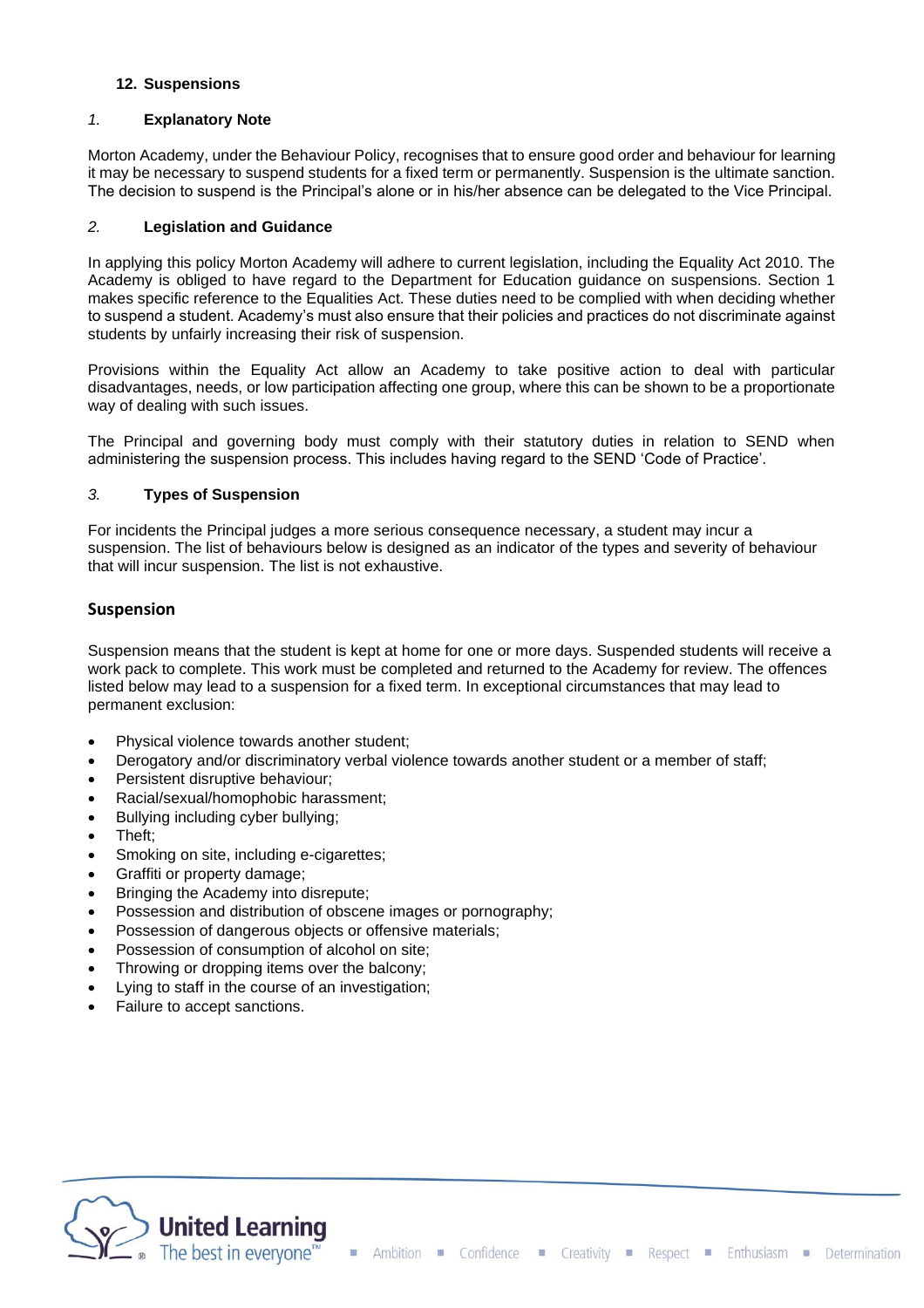#### **Post-Suspension**

Following any suspension a reintegration meeting will be held by the Academy which the parent/carer and the student must attend. Depending on the nature of the incident and the behavioural history of the student the Academy will ensure when necessary that the supportive strategies are implemented and offered to ensure a successful re-admission to the Academy. Where appropriate, outside agencies or representatives from the Local Authority will be invited to attend.

Following 15 or more days of suspension in one term then a Governors Hearing will be held with representatives from the Local Authority. The panel will hear the suspensions and decide as to whether to uphold the reasons and length of suspensions. At this stage the parent/carer will be invited to attend a hearing and will be informed that their child is now at risk of permanent exclusion.

### **Permanent Exclusion**

The decision to permanently exclude a student is a last resort. There are two main types of situation in which permanent exclusion may be considered.

- 1. The first is a final, formal step in a concerted process for dealing with disciplinary offences following the use of a wide range of other strategies, including suspensions for fixed terms, which has been used without success. It is an acknowledgement that all available strategies have been exhausted and is used as a last resort. This would include persistent and defiant misbehaviour including bullying (which would include racist or homophobic bullying).
- 2. The second is where there are exceptional circumstances, and it is not appropriate to implement other strategies and where it could be appropriate to permanently exclude a student for a first or 'one off' offence. These might include:
	- Serious actual or threatened violence against another student or a member of staff;
	- Sexual abuse or assault:
	- Supplying or possession of an illegal drug;
	- Carrying a weapon;
	- Arson
	- Deliberate activation of the fire alarm without good intent, including smoking inside the building
	- Repeated or serious misuse of the Academy computers by hacking or other activities that compromise the integrity of the computer network.

The Academy will consider police involvement and other agencies for any of the above offences. These instances are not exhaustive but indicate the severity of such offences and the fact that such behaviour seriously affects the discipline and well-being of the Academy. The Academy reserves the right to act in the case of any incidents happening outside of normal Academy hours, which in the judgement of the Principal may have a detrimental effect on good order and discipline during the Academy day.

Please refer to 'Annex B' which sets out the different levels of sanctions and how they may be applied.

#### **Reasonable Adjustments**

The Academy paperwork regarding suspension decisions refers to a section called 'Reasonable Adjustments' this is to ensure that appropriate staff such as the SENCO or pastoral staff are consulted to ensure that 'Student Profiles', EHCP, and other guidance has been followed appropriately. Where there is evidence that a student's SEND status has an impact on their behaviour and ability to manage the expectations of the Behaviour Policy the SENCO will ensure a clear plan for positive behaviour with consultation from external advice where appropriate.

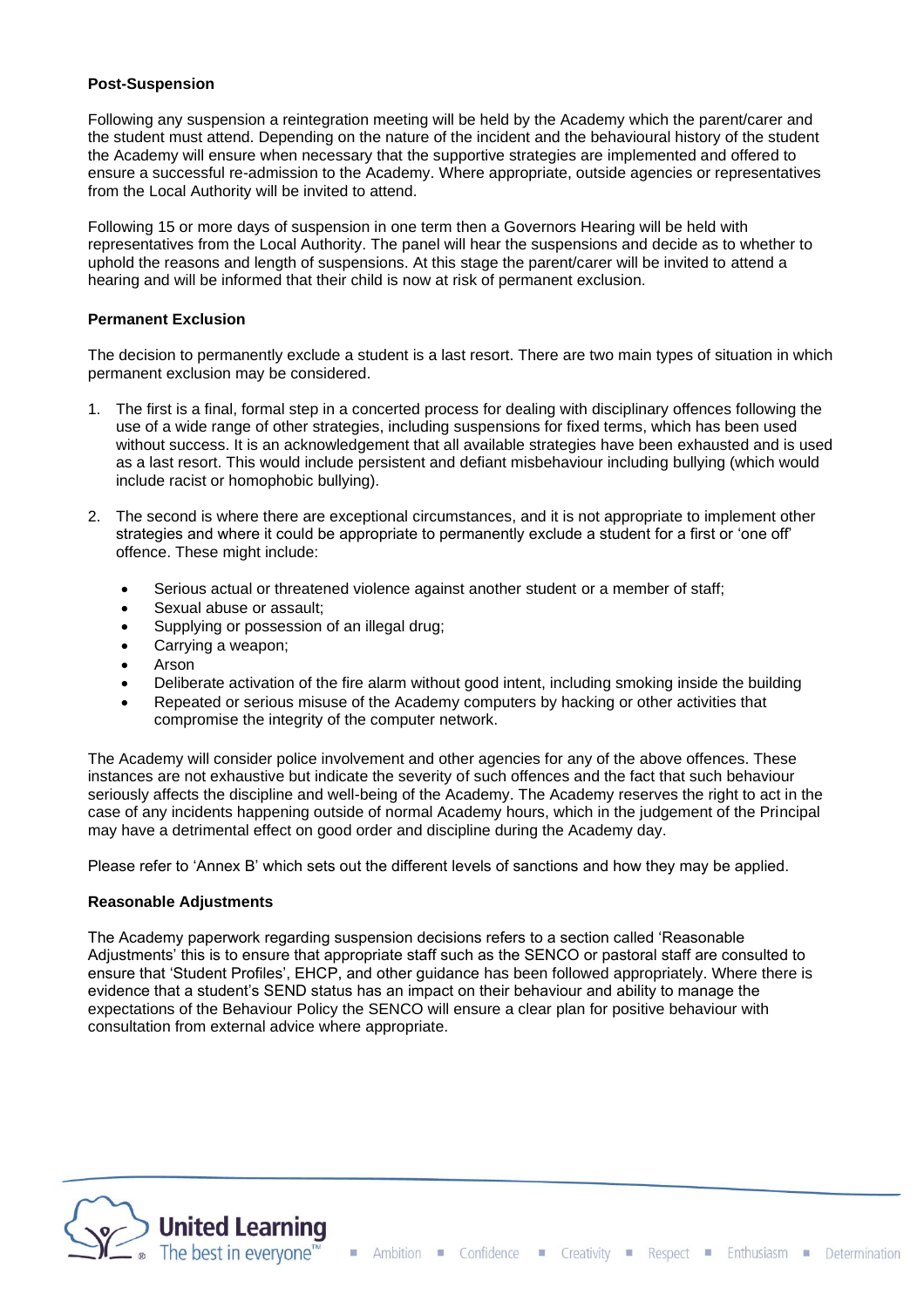## *4.* **The Investigation**

When an investigation which may result in a suspension takes place it will be conducted in accordance with DfE guidance. The Academy's principles which will be applied are as follows:

- The member of staff will make a statement referring the issue.
- The student involved will be asked to make a statement, this can be a verbal statement transcribed by a member of staff. This should be signed and dated.
- Any witnesses will also make statements which will be signed and dated.
- If there is any physical evidence (e.g. CCTV images, objects), these will be recorded and added to the decision document.

Each case will be judged on the facts and the context considering:

- The degree of severity of the offence;
- The likelihood of re-occurrence;
- The student's previous behavioural record;
- Contributory factors (e.g. recent bereavement, mental health issues, bullying, SEND, harassment);
- Support provided:
- Take into account the Academy Behaviour Policy, SEND Policy and Equality Law obligations. Annex B provides a table of behaviour incidents likely to result in different sanctions.

## *5.* **Principal's Decision**

The decision to suspend will be made after a review of the evidence available and will be on the balance of probabilities - i.e. is it more probable than not that the accused acted as alleged – and in response to a serious or persistent breaches of the Academy's Behaviour Policy and where allowing the student to remain in Academy would seriously harm the education or welfare of the student or others in the Academy.

## *6.* **Notification**

The Academy will notify parents in terms of priority on the Information Management System that a serious incident has taken place. This will be done by a senior member of staff. If a suspension decision is made parents will be notified by phone call and a letter, signed by the Principal, will be sent without delay.

## *7.* **Role of the Local Governing Body**

The Local Governing Body is responsible for ensuring that any suspension decision made by the Principal is lawful, reasonable, procedurally fair, and proportionate. A Governors' Student Discipline Committee panel made of three serving members of the LGB will meet to consider representations by the Academy, parents, and the Local Authority. The panel can either uphold the suspension or direct reinstatement (and if the latter is not practical still consider if the decision was justified.) The decision of the panel will be given in writing and without delay giving the reasons for the decision. See Annex A for further information.

## *8.* **Additional Requirements for Permanent Exclusion**

Where the Governing Body has upheld the decision of the Principal to permanently exclude, it will communicate:

- The statutory timeframe for applying to an independent review panel
- To whom an application must be sent, together with the grounds and evidence
- The right for parents to request a SEND expert
- The right for parents to bring an Equality Act claim for discrimination to the First Tier Tribunal (for disability discrimination) or to the County Court (for other forms of discrimination).

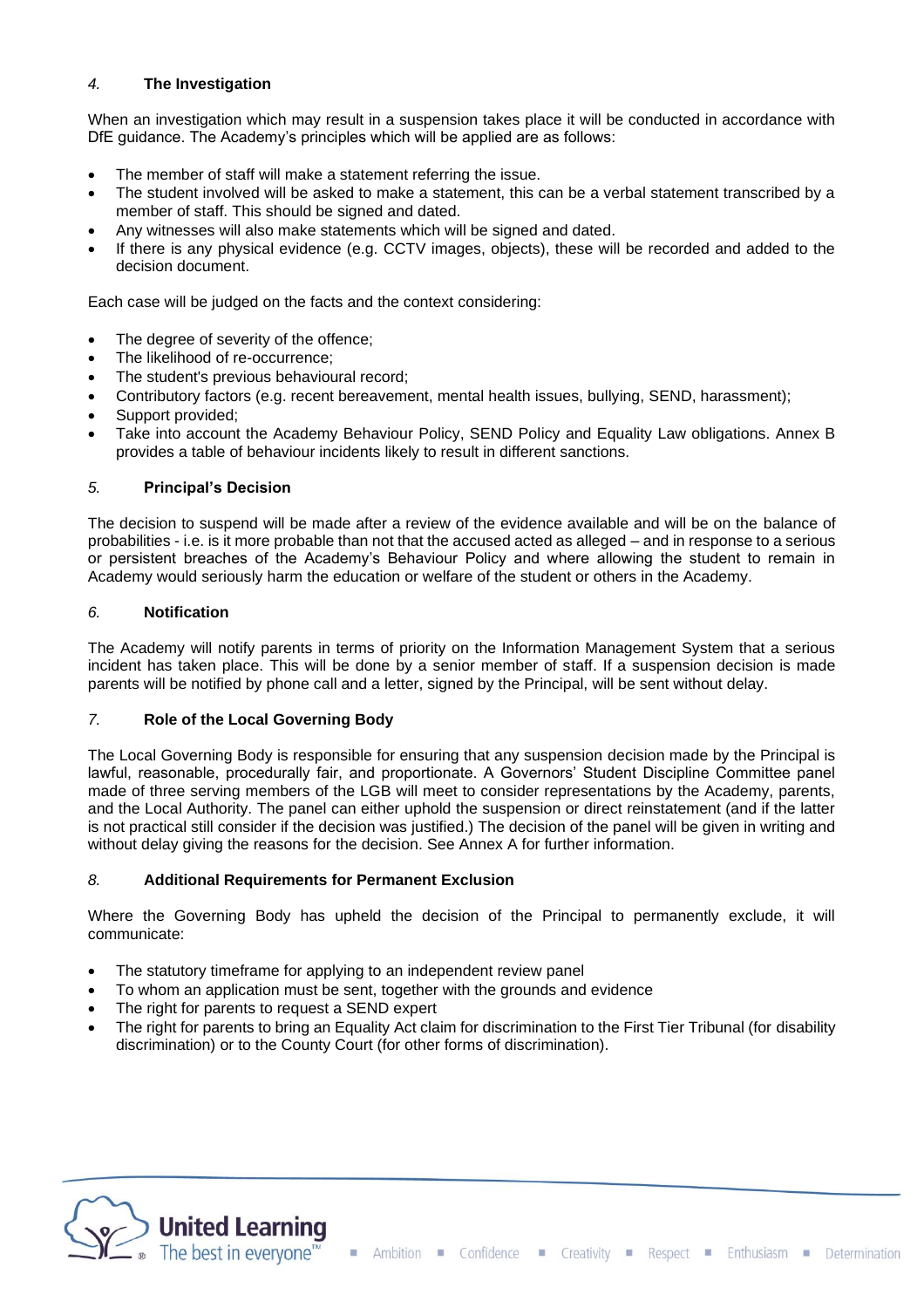## *9.* **Independent Review Panel Procedure**

If a parent wishes to appeal a decision made by the governing body then they can proceed to an Independent Review Panel. The set up and process of the IRP is set out in DfE guidance. The guidance makes clear the role of the IRP, timescales for the process, the constitution, and powers of the IRP. An IRP cannot compel the Academy to reinstate a student.

**End**

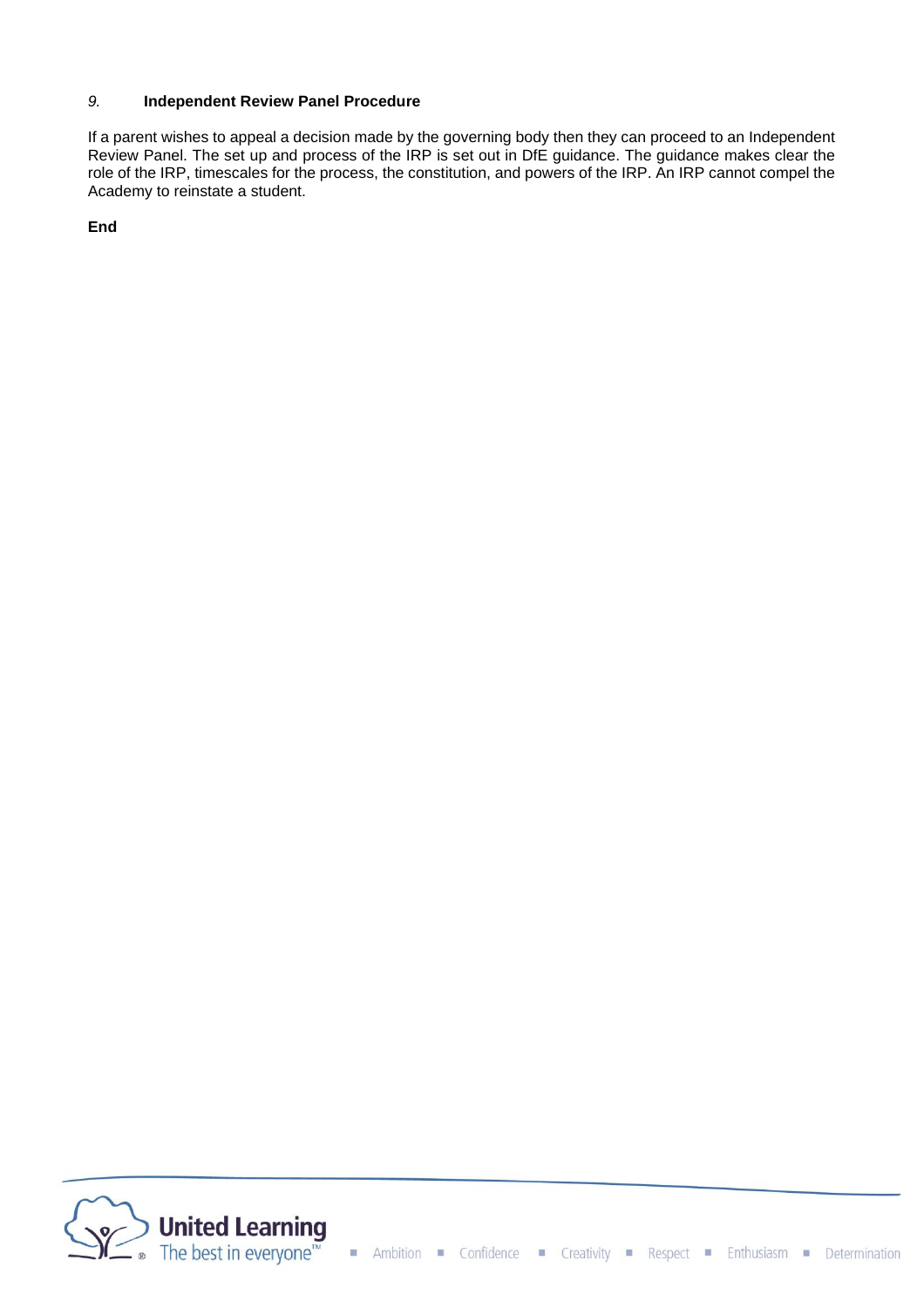## Annex A - A summary of the governing board's duties to review the head teacher's exclusion decision



**United Learning**<br>The best in everyone<sup>ne</sup>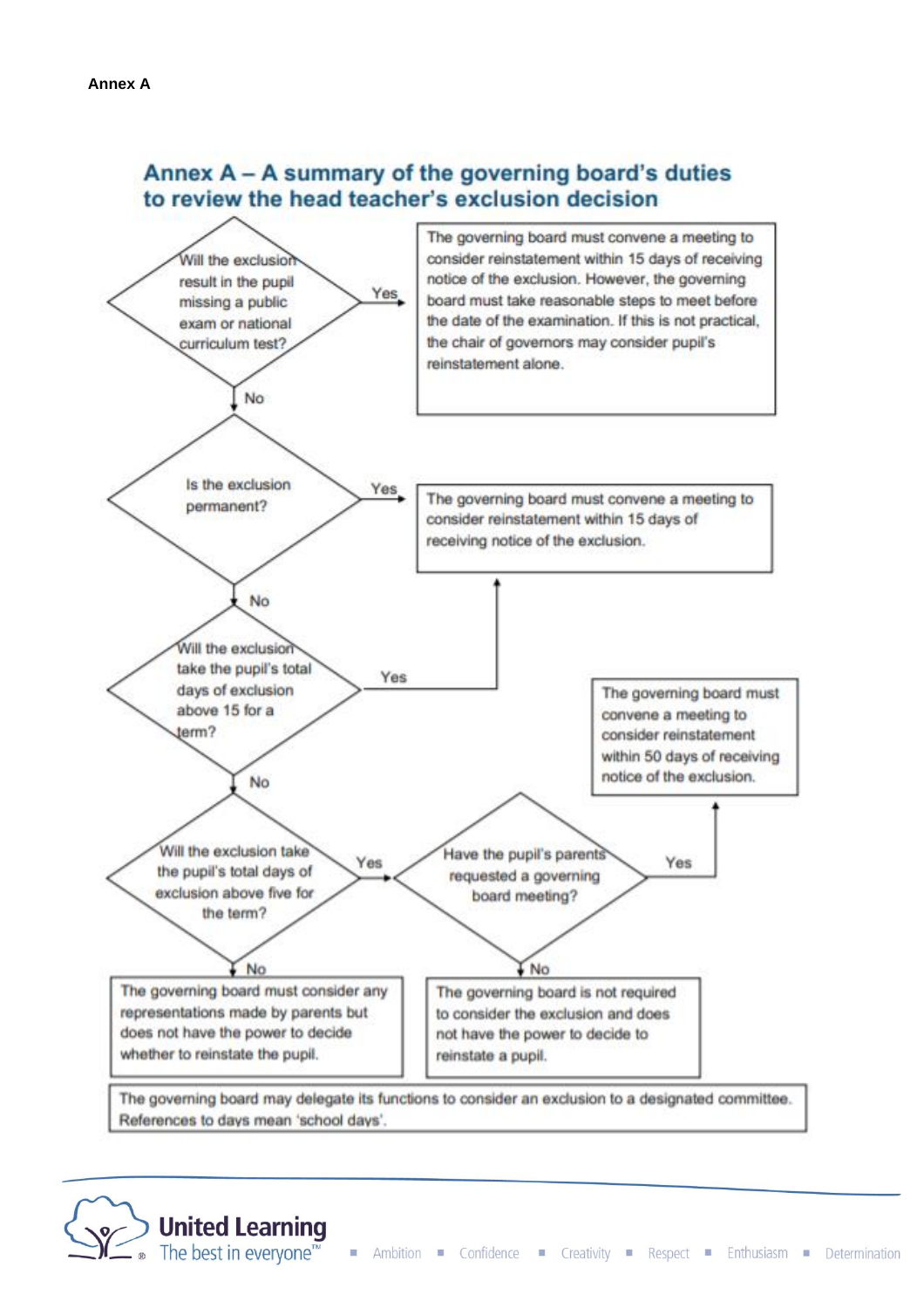## **Annex B**

| <b>Detention</b>                                                                                                                                                                                                                                                                                                                                                                                                                                                                                           | Withdrawal                                                                                                                                                                                                                                                                                                                                                                                                                                                                                                                                                                                                                                                                                                                                                                                                                                                                                                                   | <b>Suspension</b>                                                                                                                                                                                                                                                                                                                                                                                                                                                                                                                                                                                                      | <b>Permanent Exclusion</b>                                                                                                                                                                                                                                                              |
|------------------------------------------------------------------------------------------------------------------------------------------------------------------------------------------------------------------------------------------------------------------------------------------------------------------------------------------------------------------------------------------------------------------------------------------------------------------------------------------------------------|------------------------------------------------------------------------------------------------------------------------------------------------------------------------------------------------------------------------------------------------------------------------------------------------------------------------------------------------------------------------------------------------------------------------------------------------------------------------------------------------------------------------------------------------------------------------------------------------------------------------------------------------------------------------------------------------------------------------------------------------------------------------------------------------------------------------------------------------------------------------------------------------------------------------------|------------------------------------------------------------------------------------------------------------------------------------------------------------------------------------------------------------------------------------------------------------------------------------------------------------------------------------------------------------------------------------------------------------------------------------------------------------------------------------------------------------------------------------------------------------------------------------------------------------------------|-----------------------------------------------------------------------------------------------------------------------------------------------------------------------------------------------------------------------------------------------------------------------------------------|
| Arriving late to the Academy or to a<br>lesson<br>Talking or running in the corridor<br>Arriving to class unprepared (including<br>failing to submit a required signature)<br>Uniform not worn correctly<br>$\bullet$<br>Disrespecting students or staff<br>(including inappropriate language)<br>Disrespect to property<br>Use of mobile phones<br>Uniform not present (including PE<br>uniform)<br>Cheating or disruptive behaviour in an<br>exam<br>Passing notes in class<br>Selling of food or drinks | Students will receive a warning for the following<br>behaviours while learning is taking place:<br>Talking while instructions are being issued<br>Disrupting others through inappropriate actions<br>Leaving the allocated seat without permission<br>Failing to follow all instructions at the first time of<br>asking<br>Answering back or questioning instructions<br>Repeated disruption to learning under the Academy's<br>'Code of Conduct' will result in withdrawal.<br>Incidents outside of lessons:<br>Using strongly inappropriate language (e.g.<br>swearing or discriminatory comments)<br>Aggression<br>Dangerous behaviour/damage to property<br>Shouting/rudeness/disrespect to staff<br>Failure to attend mandatory after Academy<br>commitment<br>Verbal violence towards a student or staff<br>Discriminatory harassment<br>Possession of dangerous or inappropriate<br>materials<br>Vandalism<br>Truancy | Physical violence towards a student<br>$\bullet$<br>Serious verbal abuse towards staff<br>Bullying, including cyber-bullying<br>Theft<br>$\bullet$<br>Graffiti or property damage<br>$\bullet$<br>Possession of dangerous<br>objects/pornography<br>Walking away from staff or refusal to<br>move<br>Smoking on site, including e-cigarettes<br>Bringing the Academy into disrepute<br>Lying in the course of an investigation<br>Failure to accept sanctions<br>Dropping items over the balcony<br>Possession or consumption of alcohol<br>on site<br>Possession and distribution of obscene<br>images or pornography | Serious actual or threatened<br>$\bullet$<br>violence against another<br>student or a member of staff<br>Sexual abuse or assault<br>$\bullet$<br>Possession or supply of an<br>illegal drug<br>Carrying a weapon<br>Arson<br>Persistent refusal to follow<br>$\bullet$<br>Academy rules |

| What does a detention mean?                                                                                                                                                                                                                                                                                                                                          | What does withdrawal mean?                                                                                                                                                                                      | What does a suspension mean?                                                                                     | What does a permanent<br>exclusion mean?                                                                           |
|----------------------------------------------------------------------------------------------------------------------------------------------------------------------------------------------------------------------------------------------------------------------------------------------------------------------------------------------------------------------|-----------------------------------------------------------------------------------------------------------------------------------------------------------------------------------------------------------------|------------------------------------------------------------------------------------------------------------------|--------------------------------------------------------------------------------------------------------------------|
| After Academy detentions run by<br>Academy staff will last 30 minutes.<br>Detentions can be avoided at any stage<br>by exercising positive behaviour.<br>Students are expected to use detentions<br>productively either reflecting on their<br>behaviour or catching up on work<br>missed. Staff may issue break and/or<br>lunchtime detentions at their discretion. | Withdrawal is when a student is internally<br>suspended from lessons for an appropriate period<br>of time. They are supervised completing work from<br>curriculum subjects. They do not access social<br>times. | A set number of days at home or in<br>another Academy with work to complete.<br>Reintegration meeting to follow. | Permanently excluded from<br>attending the Academy. A hearing<br>before the Academy's Governing<br>Body committee. |